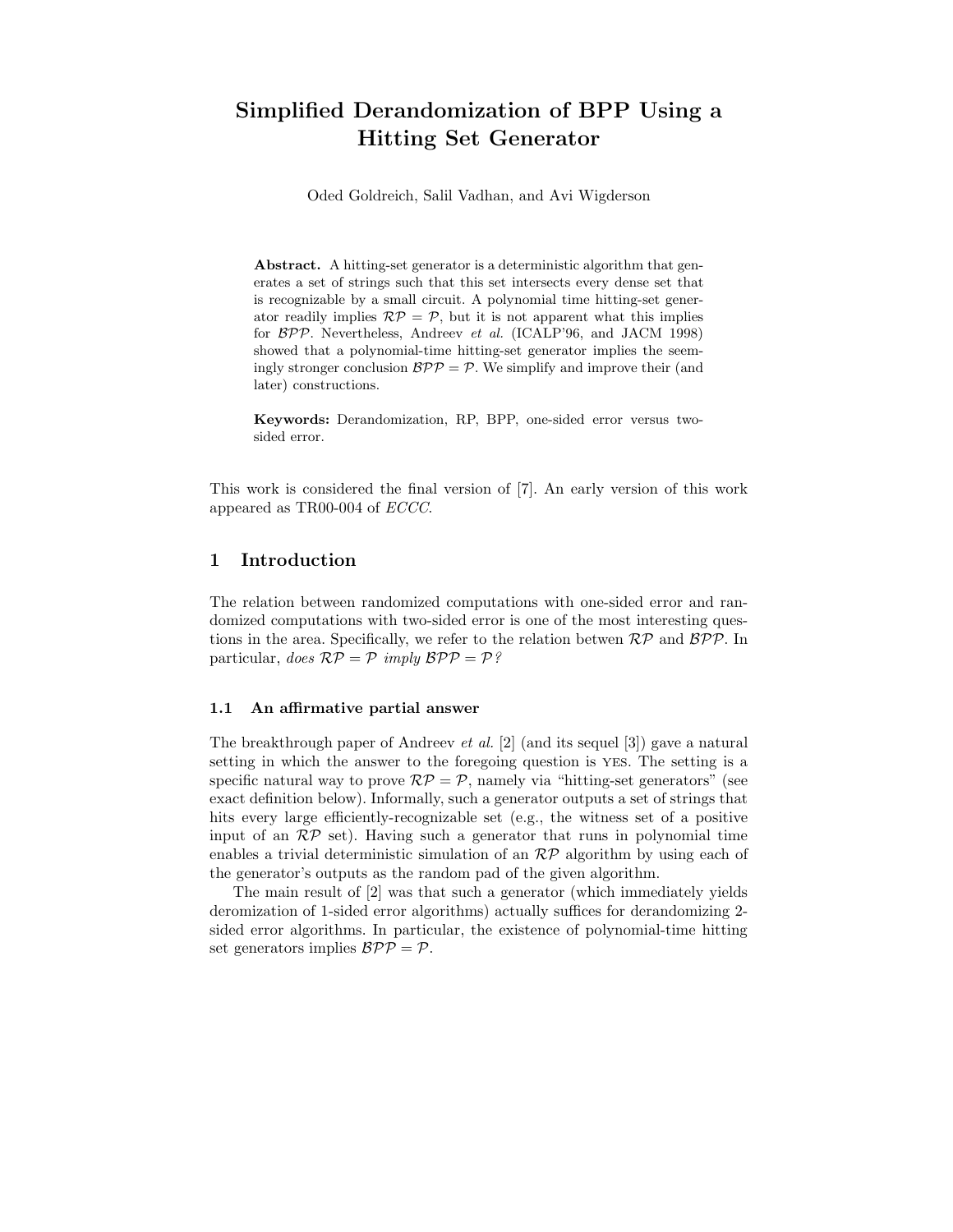**Definition 1** (hitting set generator):<sup>1</sup> An algorithm, G, is called a hitting set generator for circuits if, on input  $n, s \in \mathbb{N}$  (given in unary), it generates as output a set of n-bit strings,  $G(n, s)$ , such that every circuit of size s (on n input bits) that accepts at least half its inputs, accepts at least one element from the set  $G(n, s)$ .

Since s is the essential complexity parameter  $(n \leq s)$ , we let  $t_G(s)$  denote the running time of the generator G on input  $(n, s)$ , and  $\mathsf{N}_{\mathsf{G}}(s)$  denote the size of its output set. Clearly  $N_G(s) \leq t_G(s)$ . The result of Andreev *et al.* [2] is the following:

**Theorem 2** (derandomization via hitting sets [2]): If there exists a hitting-set generator G running in time  $t_G$ , then  $BPP \subseteq DTIME(poly(t_G(poly(n))).$ 

Indeed, the most important special case (i.e.,  $t_G(s) = poly(s)$ ) is the following:

**Corollary 3** (Theorem 2, specialized [2]): If G runs in polynomial time, then  $BPP = P$ .

#### 1.2 In quest of simplifications

Our main result is a simple proof of Theorem 2. Explaining what "simple" means is not so simple. We start by explaining how the given generator (assumed in the hypothesis of Theorem 2) is used in  $[2]$  (and in subsequent works  $[3, 4]$ ) to derandomize  $\beta \mathcal{P} \mathcal{P}$ . Indeed, later proofs (of [3] and then [4]) were much simpler than [2], but while proving Corollary 3, they fell short of proving Theorem 2.<sup>2</sup>

Warning: The following discussion is carried out on an intuitive (and somewhat vague) level. Readers who do not like such discussions may skip the rest of the introduction, and proceed directly to the formal proof (presented in Sections 2 and 3).

The two different uses of the hitting set generator in  $[2]$ . The proof in  $[2]$  uses the generator in two ways. The first use is literally as a producer of a hitting set for all sufficiently dense and efficiently recognized sets. The second use (which is more subtle) is as a hard function. Indeed, observe that the existence of such

<sup>&</sup>lt;sup>1</sup> In other settings, (pseudorandom) generators are defined as outputting a single string. In terms of Definition 1 this means that, on input an index  $i \in \{1, ..., |G(n, s)|\}$ (viewed as a seed), the generator outputs the  $i^{\text{th}}$  string in  $G(n, s)$ . However, in the current context, the current convention (which in the standard terms means considsering the set of all possible outputs of the generator) seems simpler to work with.

 $2$  We note, however, that both  $[3]$  and  $[4]$  use their techniques to study other aspects of the relationship between one-sided and two-sided error (i.e., aspects not addressed by Theorem 2). In particular, Buhrman and Fortnow [4] resolve the promise-problem analogue of the question "Does  $\mathcal{RP} = \mathcal{P}$  imply  $\mathcal{BPP} = \mathcal{P}$ ?" in the positive. See Section 1.3.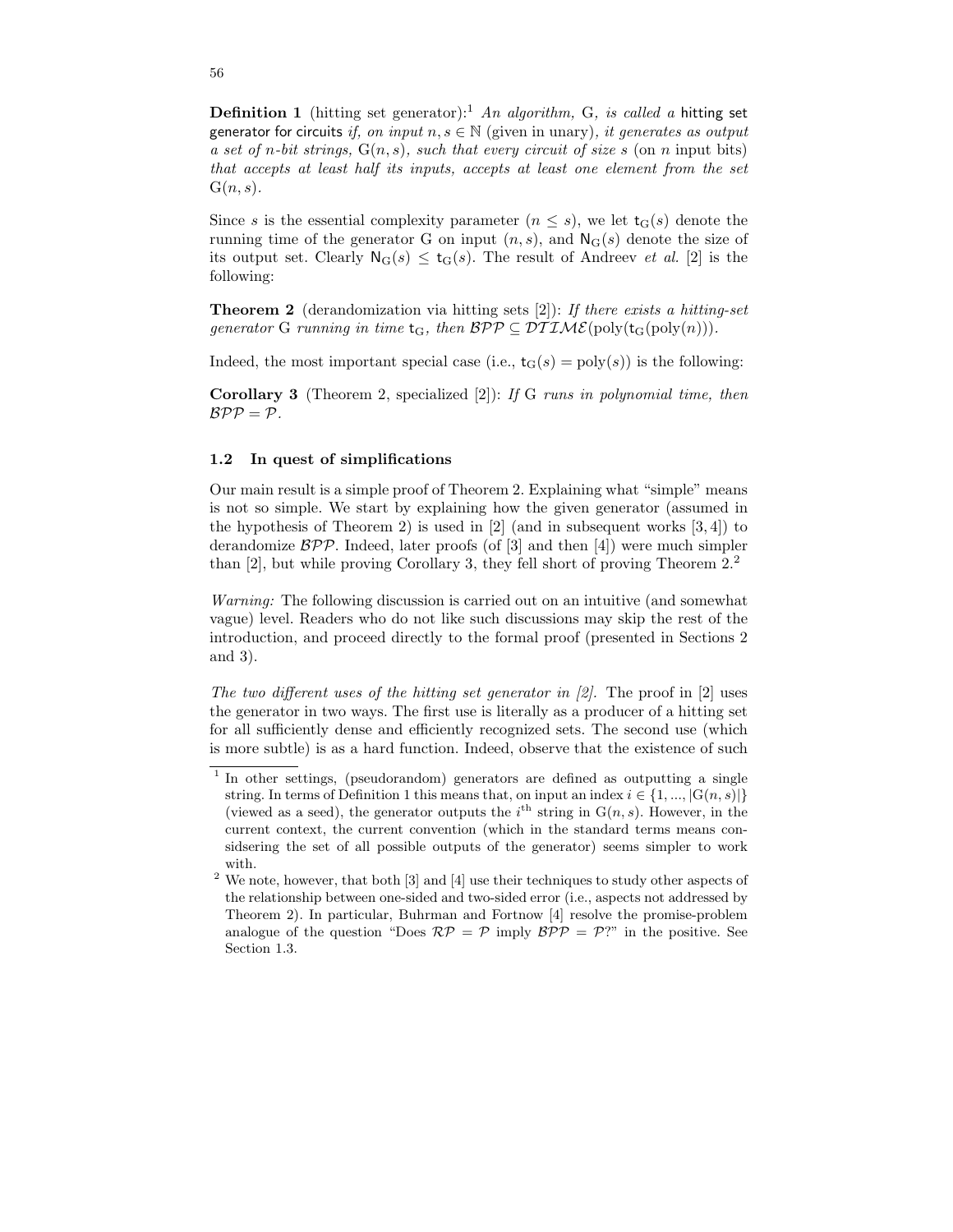a generator G immediately implies the existence of a function on  $O(\log t_{G}(s))$ bits that is computable in time  $t_G(s)$  but cannot be computed by circuits of size s (or else a contradiction is reached by considering a circuit that that accepts a vast majority of the strings that are not generated by  $G$ ).<sup>3</sup> These two uses of G are combined in a rather involved way for the derandomization of BPP.

It is interesting to note that for the case of  $t_G(s) = poly(s)$ , the aforementioned hard function can be plugged into the pseudorandom generator of [8], to yield  $BPP = P$  as in Corollary 3. (Note, however, that [8] was not available to the authors of [2] at the time (the two papers are independent).) Moreover, [8] is far from "simple", it does use the computational consequence (which we are trying to avoid), and anyhow it is not strong enough to yield Theorem 2.

The two-level use of the hitting set generator in [3]. A considerably simpler proof was given in [3]. There, the generator is used only in its "original capacity" as a hitting set generator, without explicitly using any computational consequence of its existence. In some sense, this proof is more clearly a "black-box" use of the output set of the generator. However, something was lost. The running time of the derandomization is replaced by  $poly(t_G(t_G(poly(n))).$ 

On the one hand, this is not too bad. For the interesting case of  $t_G(s)$  = poly(s) (which implies  $\mathcal{RP} = \mathcal{P}$ ), they still get the consequence  $\mathcal{BPP} = \mathcal{P}$ , as in Corollary 3 (since iterating a polynomial function twice results in a polynomial). On the other hand, if the function  $t_G$  grows moderately such that  $t_G(t_G(n)) = 2^n$ , then we have as assumption a highly nontrivial derandomization of  $\mathcal{RP}$ , but the consequence is a completely trivial derandomization of BPP.

In our opinion, the best way to understand the origin of the iterated application of the function  $t<sub>G</sub>$  in the aforementioned result is explained in the recent paper of [4], which further simplifies the proof of [3]. They remind the reader that the proofs [9, 10] putting  $B\mathcal{PP}$  in  $\Sigma^2 \cap \Pi^2$  actually gives much more. In fact, viewed appropriately, it almost begs (with hindsight) the use of hitting sets!

The key is, that in both the  $\forall \exists$  and  $\exists \forall$  expressions for the  $\beta \mathcal{P} \mathcal{P}$  set, the "witnesses" for the existential quantifier are abundant. Put differently,  $\mathcal{BPP} \subseteq$  $\mathcal{RP}^{\text{pr}\mathcal{RP}}$ , where  $\text{pr}\mathcal{RP}$  is the promise-problem version of  $\mathcal{RP}$ . But if you have a hitting set, you can use it first to derandomize the "oracle" part of the right-hand side. This leaves us with an  $\mathcal{RTIME}(\mathsf{t}_{\mathsf{G}}(\text{poly}(n))$  machine, which can again be derandomized (using hitting sets for  $t_G($ poly $(n)$ ) size circuits).

In short, the "two quantifier" representation of  $BPP$  leads to a two-level recursive application of the generator. It seems hopeless to reduce the number of quantifiers to one in the  $\mathcal{BPP} \subseteq \mathbb{Z}^2 \cap \mathbb{Z}^2$  result. So another route has to be taken in order to prove Theorem 2 in a similar "direct" (or "black-box") manner, but without incurring the penalty arising from this two-level recursion.

Our proof. We eliminate the two-level recursion, obtaining a single application of the hitting set generator, by "increasing the dimension to two" in the following

<sup>&</sup>lt;sup>3</sup> For example, consider a circuit C that accepts a  $(2 \log_2 t_G(s))$ -bit string, z, if and only if z is not a prefix of any string in  $G(n, s)$ .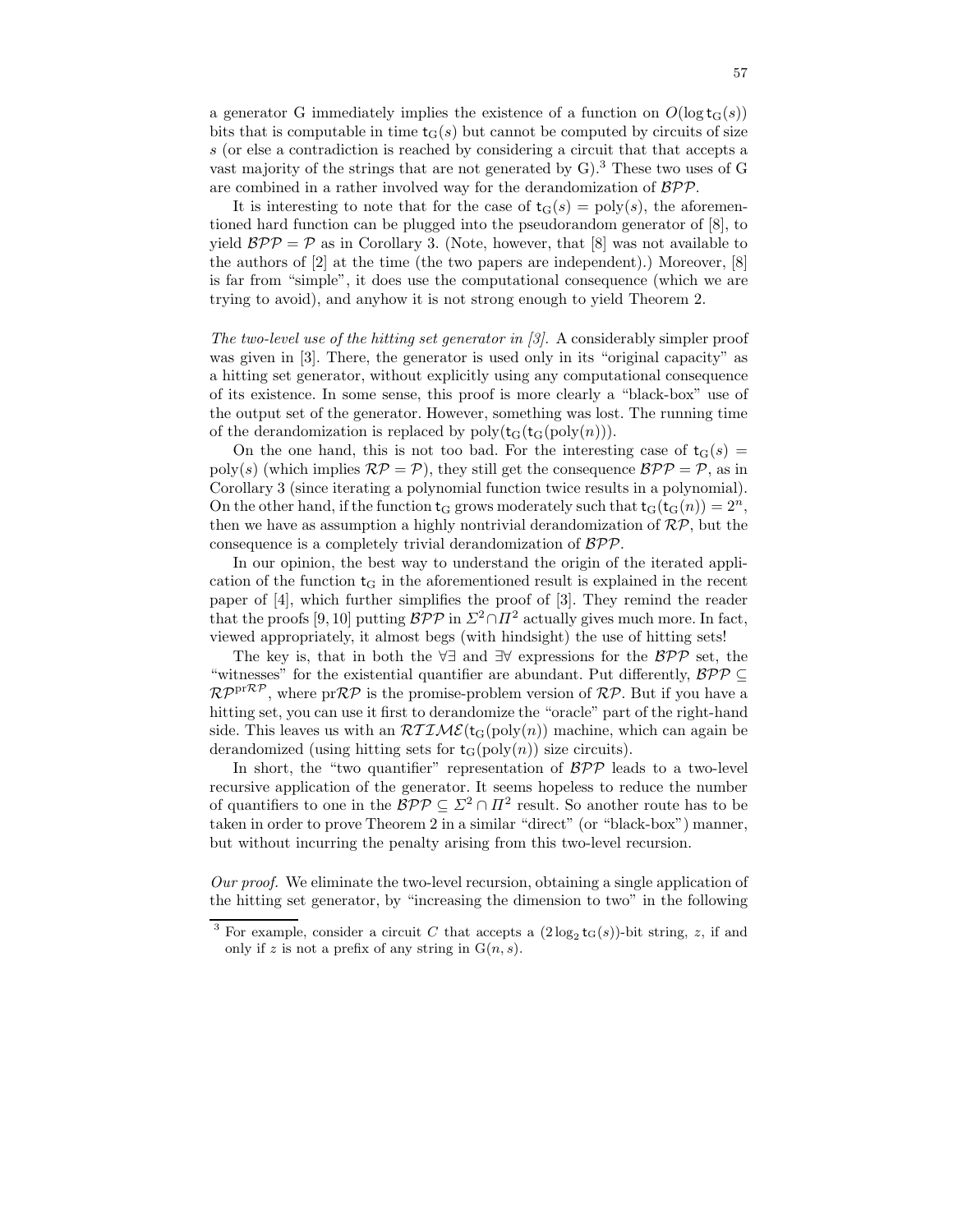sense. Inspired by Lautemann's proof [9] of  $\mathcal{BPP} \subseteq \mathbb{Z}^2 \cap \mathbb{Z}^2$ , we consider, for each input to a given  $BPP$  algorithm that uses  $\ell(n)$  random coins, a  $2^{\ell(n)}$ . by- $2^{\ell(n)}$  Boolean matrix such that the  $(a, b)$ <sup>th</sup> entry represents the decision of the algorithm when using the random pad  $a \oplus b$ <sup>4</sup>. In this matrix, the fraction of incorrect answers in each row (resp., column) is small. The hitting set is used to select a small subset of the rows and a small subset of the columns, and the entries of this submatrix determine the result. Specifically, we will look for "enough" (yet few) rows that are monochromatic, and decide accordingly. The correctness and efficiency of the test are spelled out in Lemma 6, which is essentially captured by the following simple Ramsey-type result.

Proposition 4 (log-size dominating sets): For every n-vertex graph, either the graph or its complement has a dominating set of size  $\lceil \log_2(n+1) \rceil$ . Furthermore, such a set can be found in polynomial time.

(Proposition 4 is seemingly new and may be of independent interest.)<sup>5</sup>

We end by observing that (like the previous results) our result holds in the context of promise problems. Hence, the existence of hitting set generators provides an efficient way for approximately counting the fraction of inputs accepted by a given circuit within additive polynomial fraction.

#### 1.3 Perspective

As described above, Buhrman and Fortnow [4] prove that  $\mathcal{BPP} \subseteq pr\mathcal{RP}^{pr\mathcal{RP}},$ and actually  $pr\mathcal{BPP} = pr\mathcal{RP}^{pr\mathcal{RP}}$ . It follows immediately that  $pr\mathcal{RP} = pr\mathcal{P}$ implies  $pr\mathcal{BPP} = pr\mathcal{P}$ , resolving the main question of this area for promise classes! This result suggests two natural extensions that remain open. The first is to obtain an analogue of their result for the standard classes of decision problems,  $\mathcal{RP}$  and  $\mathcal{BPP}$ . (In [4], it is shown that such an extension cannot relativize.) The second possible extension is to "scale" the result upwards. In fact, from the hypothesis pr $\mathcal{RP} \subseteq \mathcal{DTIME}(t(n))$ , they obtain the conclusion pr $\mathcal{BPP} \subseteq$  $DTIME(poly(t(t(poly(n))))$ . Theorem 2, as proved in [2] and in this paper, replaces the composition  $t(t(\cdot))$  with a single  $t(\cdot)$  for the (very) special case when the derandomization of  $prRP$  is via a hitting-set generator.

# 2 The Derandomization Procedure

Given  $L \in \mathcal{BPP}$ , consider a probabilistic polynomial-time algorithm A for L. Let  $\ell = \ell(n)$  be a fixed polynomial denoting the number of coin tosses made by A on

<sup>&</sup>lt;sup>4</sup> In a preliminary version of this work [7], we considered a different matrix such that its  $(a, b)$ <sup>th</sup> entry represents the decision of the algorithm when using the random pad  $a \circ b$ . For that matrix to have the desired properties, it was necessary to first perform drastic error reduction (using extractors) on the  $BPP$  algorithm, where this strategy was inspired by [6]. The main simplification here is in avoiding this strategy.

 $^5$  Proposition 4 corresponds to the special case of Lemma 6 that refers to symmetric matrices. Note that this special case actually suffices for our application.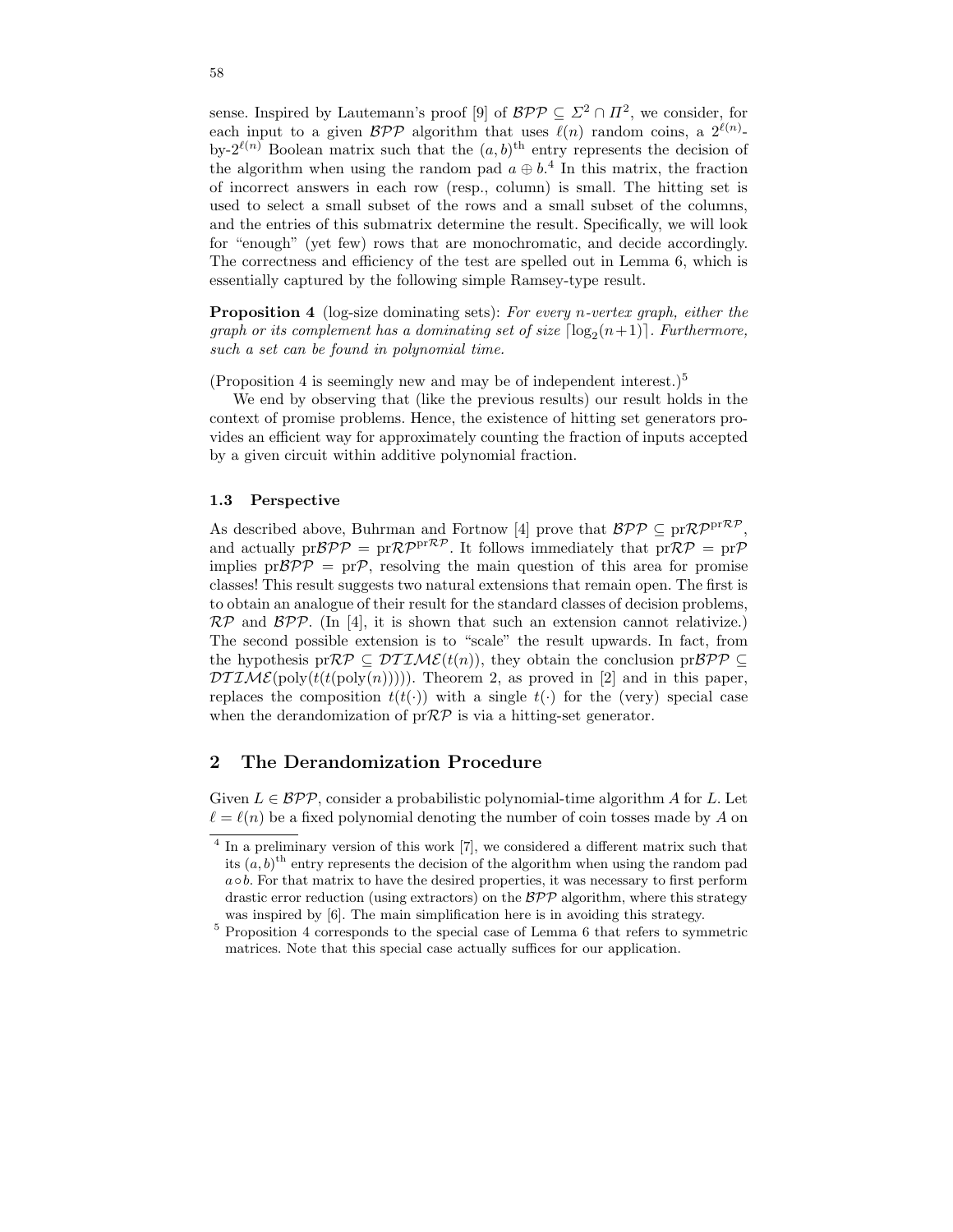inputs of length n; similarly, define  $s = s(n)$  such that the computation of A on inputs of length n can be implemented by circuits of size  $s(n)$ . We assume that A has error probability at most  $1/2\ell(n)$ ; this can be achieved by straightforward amplification of any  $\mathcal{BPP}$  algorithm for  $L$ .

Let  $A(x,r)$  denote the output of algorithm A on input  $x \in \{0,1\}^n$  and random-tape contents  $r \in \{0,1\}^{\ell(n)}$ . Our derandomization procedure, described next, utilizes a hitting-set generator G as defined earlier (i.e., in Definition 1).

Derandomization procedure: On input  $x \in \{0,1\}^n$ , let A,  $\ell$ , and s be as above.

- 1. Invoking the hitting-set generator G, obtain  $H \leftarrow G(\ell, \ell \cdot s)$ . That is, H is a hitting set for circuits of size  $\ell \cdot s$  and input length  $\ell$ . Denote the elements of H by  $e_1, ..., e_N$ , where  $N \stackrel{\text{def}}{=} N_G(s)$  and each  $e_i$  is in  $\{0,1\}^{\ell}$ .
- 2. Construct an N-by-N matrix,  $M = (v_{i,j})$ , such that  $v_{i,j} = A(x, e_i \oplus e_j)$ . That is, run A with all possible random-pads composed by XORing each of the possible pairs of strings in H. (We merely use the fact that  $a \oplus b$  is easy to compute and that for any a the mapping  $b \mapsto a \oplus b$  is 1-1, and similarly for any b and  $a \mapsto a \oplus b$ .)
- 3. Using the procedure guaranteed by Lemma 6 (of Section 3 (below)), determine whether for every  $\ell$  columns there exists a row on which all these columns have 1-value. If this procedure accepts, then accept, else reject. That is, accept if and only if

$$
\forall c_1, ..., c_\ell \in [N] \; \exists r \in [N] \; s.t. \; \wedge_{i=1}^{\ell} \; (v_{c_i, r} = 1). \tag{1}
$$

We first show that if  $x \in L$ , then Eq. (1) holds; and, analogously, if  $x \notin L$ , then

$$
\forall r_1, ..., r_\ell \in [N] \exists c \in [N] \text{ s.t. } \wedge_{i=1}^\ell (v_{r_i,c} = 0). \tag{2}
$$

Note that the foregoing description, by itself, does not establish the correctness of the procedure. Neither did we specify how to efficiently implement Step 3, To that end we use a general technical lemma (indeed Lemma 6) that implies that it cannot be the case that both Eq.  $(1)$  and Eq.  $(2)$  hold. Furthermore, this lemma asserts that one can efficiently determine which of the two conditions does not hold. These aspects are deferred to the next section. But first we prove the foregoing implications.

**Proposition 5** (on the matrix constructed in Step 2): If  $x \in L$  (resp.,  $x \notin L$ ), then Eq.  $(1)$  (resp., Eq.  $(2)$ ) holds.

**Proof:** We shall prove a slightly more general statement. Let  $\chi_L$  be the characteristic function of L (i.e.,  $\chi_L(x) = 1$  if  $x \in L$  and  $\chi_L(x) = 0$  otherwise). Then, we next prove that, for every  $x \in \{0,1\}^n$ , for every  $\ell$  rows (resp., columns) there exists a column (resp., row) on which the value of the matrix is  $\chi_L(x)$ .

Fixing the input  $x \in \{0,1\}^n$  to algorithm A, we consider the circuit  $C_x$  which takes an  $\ell$ -bit input r and outputs  $A(x, r)$  (i.e., evaluates A on input x and coins r). By our hypothesis regarding the error probability of  $A$ , it holds that

$$
\mathrm{Pr}_{r \in \{0,1\}^\ell}[C_x(r) \neq \chi_L(x)] \ \leq \ \frac{1}{2\ell}.
$$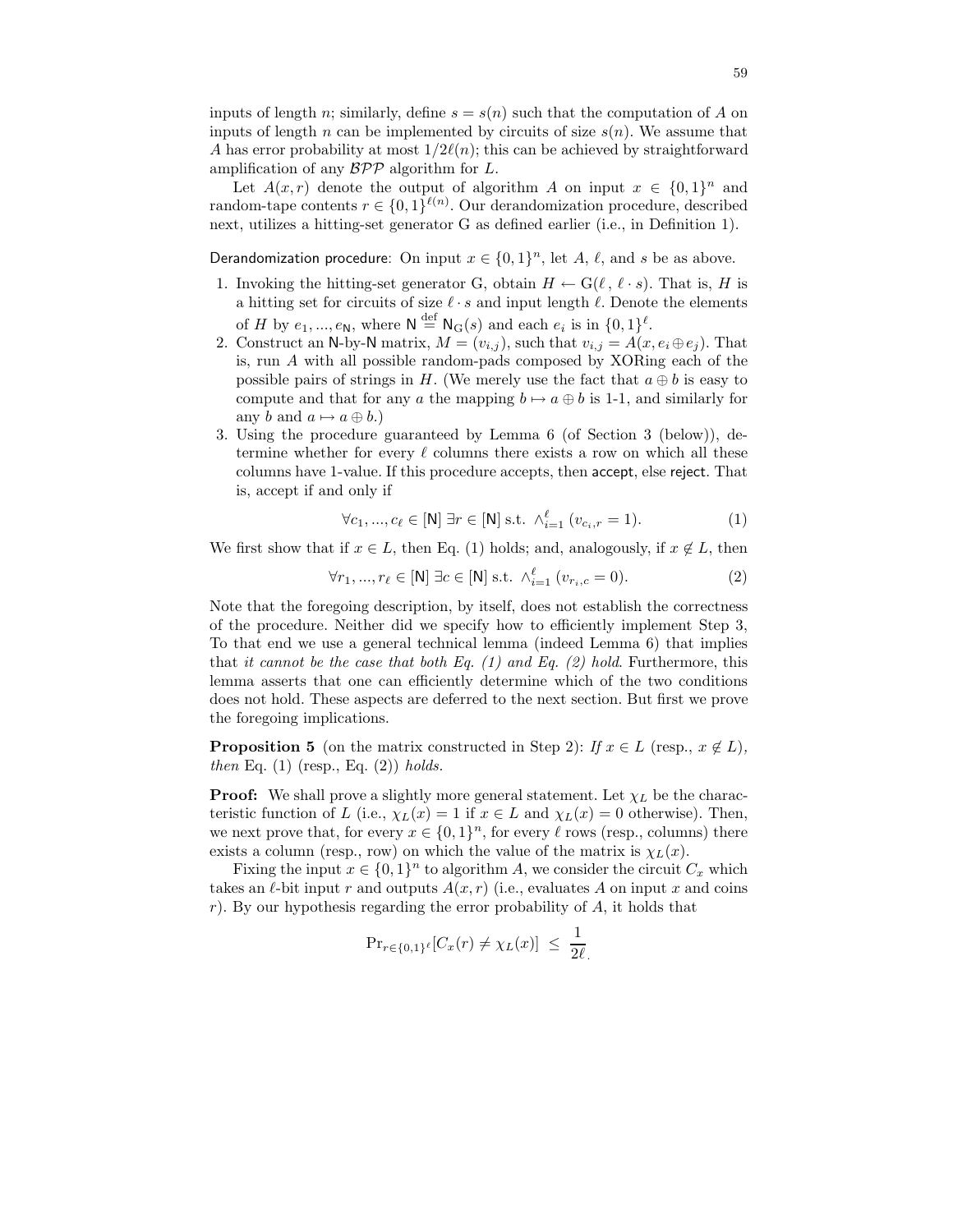It follows that for every  $y_1, ..., y_\ell \in \{0,1\}^\ell$ , it holds that

$$
\Pr_{z \in \{0,1\}^\ell} [(\forall i) \ C_x(y_i \oplus z) = \chi_L(x)] \ \geq \ \frac{1}{2} \tag{3}
$$

Let  $\overline{y} = (y_1, ..., y_\ell)$ , and consider the circuit  $C_{x, \overline{y}}(z) \stackrel{\text{def}}{=} \wedge_{i=1}^{\ell} (C_x(y_i \oplus z) = \chi_L(x)).$ Then, by the Eq. (3), it holds that  $Pr_z[C_{x,\overline{y}}(z) = \chi_L(x)] \ge 1/2$ . On the other hand, the size of  $C_{x,\overline{y}}$  is merely  $\ell$  times the size of  $C_x$ , which was at most s. Thus, by definition of the hitting-set generator G, the set  $H = G(\ell, \ell \cdot s)$  must contain a string z such that  $C_{x,\overline{y}}(z) = \chi_L(x)$ .

The foregoing holds for any  $\overline{y} = (y_1, ..., y_\ell)$ . Thus, for every  $y_1, ..., y_\ell \in H \subseteq$  $\{0,1\}^{\ell}$ , there exists  $z \in H$  such that  $A(x, y_i \oplus z) = C_x(y_i \oplus z) = \chi_L(x)$  holds for every  $i \in [\ell]$ . Thus, we have proved that, for every  $\ell$  rows in M, there exists a column (in M) on which the value of the matrix is  $\chi_L(x)$ .

A similar argument applies to sets of  $\ell$  columns in M. Specifically, for every  $z_1, ..., z_\ell \in \{0,1\}^\ell$ , it holds that

$$
\Pr_{y \in \{0,1\}^\ell} [(\forall i) \ C_x(y \oplus z_i) = \chi_L(x)] \ \geq \ \frac{1}{2} \tag{4}
$$

Again, we conclude that, for every  $z_1, ..., z_\ell \in H$ , there exists  $y \in H$  such that  $C_x(y \oplus z_i) = \chi_L(x)$  holds for every  $i \in [\ell]$ . Thus, for every  $\ell$  columns in M there exists a row (in M) on which the value of the matrix is  $\chi_L(x)$ . The proposition follows. ⊓⊔

Digest. The foregoing procedure is a simplified version of the procedure given in the preliminary version of this work [7]. Specifically, inspired by [6], the argument in [7] relies on the explicit constructions of extractors for drastic error reduction of the  $BPP$  algorithm. Here, we only use a mild (and trivial) error reduction. This difference stems from the fact that the matrix considered in [7] is different (i.e., the  $(a, b)$ <sup>th</sup> entry in the matrix considered in [7] represents the decision of the algorithm when using the random pad  $a \circ b$  (rather than  $a \oplus b$ )). In contrast, Steps 1 and 3 of the foregoing derandomization procedure are identical to the steps in [7], and so is Lemma 6. Thus, our argument relies on two essential ingredients: The first ingredient, adopted from [3], is the use of auxiliary circuits (depending on  $C_x$  but not identical to it), in order to argue that a hitting-set must have certain strong properties with respect to  $C_x$ . The second ingredient is the constructive combinatorial result given by Lemma 6. (A third ingredient, which consists of using extractors as in [7], is eliminated here.)

### 3 Correctness and Efficiency of the Derandomization

Proposition 5 shows that for every x either Eq.  $(1)$  or Eq.  $(2)$  holds. But, as stated before, it is not even clear that Eq. (1) and Eq. (2) cannot hold simultaneously. This is asserted next.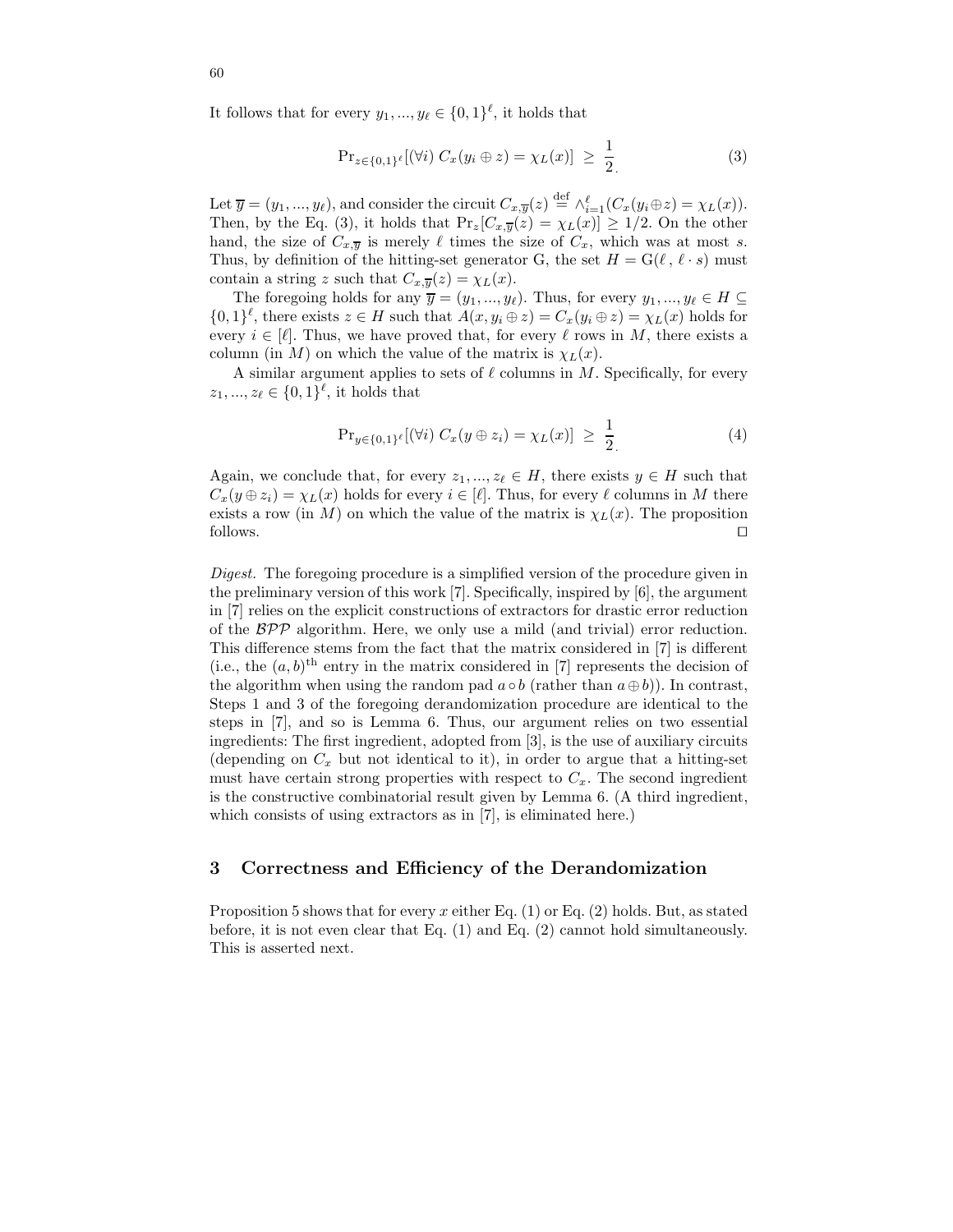**Lemma 6** (a generic technical lemma): For every  $k \ge \log_2(n+1)$ , every n-by-n Boolean matrix either has k rows whose bit-wise disjunction is the all 1's row, or k columns whose bit-wise conjunction is the all 0's column. Moreover, there is a (deterministic) polynomial-time algorithm that given such a matrix find such a set.

We prove the lemma momentarily. But first let use show that Eq. (1) and Eq. (2) cannot hold simultaneously. We first note that in our case  $n = N = N<sub>G</sub>(s)$  and  $k = \ell$ , and furthermore  $n < 2^{\ell}$  (since there is no point in having  $G(\ell, \cdot)$  contain more than  $2^{\ell-1} + 1 < 2^{\ell}$  strings of length  $\ell > 1$ ). The claim then follows by applying the following corollary to Lemma 6.

Corollary 7 (corollary to Lemma 6): For every n-by-n Boolean matrix and every  $k \geq \log_2(n+1)$ , it is impossible that both the following conditions hold:

- 1. For every k rows, there exists a column such that all the k rows have a 0-entry in this column.
- 2. For every k columns, there exists a row such that all the k columns have a 1-entry in this row.

Furthermore, assuming one of the foregoing conditions holds, deciding which one holds can be done in (deterministic) polynomial-time.

Proof (of Corollary 7): Suppose Item (1) holds. Then, the bit-wise disjunction of every  $k$  rows contains a 0-entry, and so it cannot be the all 1's row. Likewise, if Item  $(2)$  holds then the bit-wise conjenction of every k columns contains a 1-entry, and so it cannot be the all 0's column. Thus, the case in which both items holds stands in contradiction to Lemma 6. Furthermore, finding a set as in the lemma indicates which of the two items does not hold. ⊓⊔

**Proof of Lemma 6:** Let  $B = (b_{r,c})$  be an arbitray *n*-by-*n* Boolean matrix, and consider the following iterative procedure, initiated with  $C_0 = [n]$  and  $R = \emptyset$ . For  $i = 1, 2, ...,$  take a row r not in R that has at least  $|C_{i-1}|/2$  1's in  $C_{i-1}$  (i.e.,  $r \in [n] \setminus R$  such that  $|\{c \in C_{i-1} : b_{r,c} = 1\}| \geq |C_{i-1}|/2$ . Add r to R, and let  $C_i$ be the part of  $C_{i-1}$  that had 0's in row r (i.e.,  $C_i \stackrel{\text{def}}{=} \{c \in C_{i-1} : b_{r,c} = 0\}$ ). We get stuck if for any i, no row in the current set  $[n] \setminus R$  has at least  $|C_{i-1}|/2$  1's in  $C_{i-1}$ . Otherwise, we terminate when  $C_i = \emptyset$ 

If we never get stuck, then we generated at most  $\log_2(n+1) \leq k$  rows (since  $|C_i| \leq |C_{i-1}|/2$ , which implies that  $|C_{\lceil \log_2(n+1) \rceil}| < 1$ ). Furthermore, the bit-wise disjunction of these rows is the all 1's row (i.e., for the final R and every  $c \in [n]$ , it holds that  $\vee_{r \in R} b_{r,c} = 1$ , since the *i*<sup>th</sup> row in R has 1-entries in every column in  $C_{i-1} \setminus C_i$ , and the last  $C_i$  is empty.

On the other hand, if we got stuck at iteration i, then we let  $S = C_i$  and note that every row of B has at least  $|S|/2$  0's in the columns S. (This includes the rows in the current R, which each have 0's in all the columns in  $S \subset C_{i-1} \subset$  $\cdots \subset C_0$ ) In this case, an argument analogous to Adlemam's proof [1] that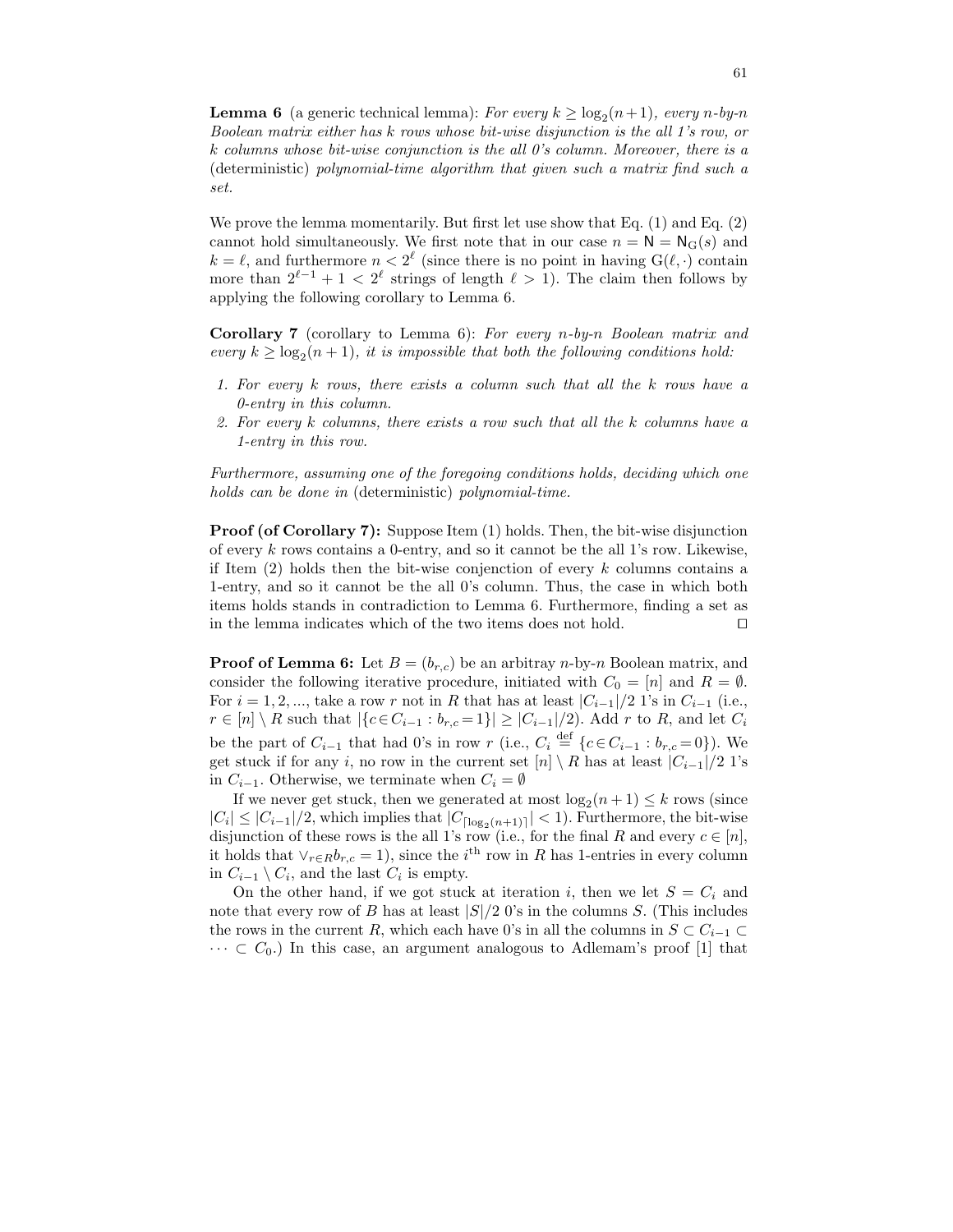$\mathcal{RP} \subseteq \mathcal{P}/\text{poly}$  implies that there exist a set of k columns C that contains a 0-entry in every row (i.e., for every  $r \in [n]$ , it holds that  $\wedge_{c \in C} b_{r,c} = 0$ ).<sup>6</sup>

Turning to the algorithmics, note that the foregoing procedure for constructing  $R$ ,  $S$  and  $C$  is implementable in polynomial-time. Thus, in case the "row" procedure was completed successfully, we may output the set of rows R, and otherwise the set  $C$  of columns.  $□$ 

**Proof of Theorem 2:** Proposition 5 shows that for every x either Eq. (1) or Eq. (2) holds, and furthermore that the former (resp., latter) holds whenever  $x \in L$  (resp.,  $x \notin L$ ). As mentioned above, by applying Corollary 7, it follows that only one of these equations may hold. Using the decision procedure guaranteed by Corollary 7, we implement Step 3 in our derandomized procedure, and Theorem 2 follows. ⊓⊔

A finer analysis. For a  $\beta P \mathcal{P}$  algorithm that uses  $\ell$  coin tosses and can be implemented by circuits of size s, our derandomization only invokes the hitting-set generator with parameters  $(\ell, s \cdot \ell)$ , and otherwise it runs in polynomial time. However, if the algorithm only has constant error probability, we must first reduce the error to  $1/2\ell$ , which increases these parameters somewhat. Using standard error reduction (running the algorithm  $O(\log \ell)$ ) times independently and ruling by majority), we obtain the following more quantitative version of our result:

Theorem 8 (Theorem 2, refined): Suppose there is a hitting set generator G such that  $G(\ell, s)$  is computable in time  $t(\ell, s)$ . Let L be a problem with a constanterror  $BPP$  algorithm that, on inputs of length n, uses  $\ell = \ell(n)$  coin tosses and can be implemented by circuits of size  $s = s(n)$ . Then,

$$
L \in \mathcal{DTIME}(\text{poly}(t(\ell', s \cdot \ell'))),
$$

where  $\ell' = O(\ell \log \ell)$ .

We comment that, by using random walks on expanders for error reduction, one can replace  $t(\ell', s \cdot \ell')$  by  $t(\ell'', s \cdot \ell')$ , where  $\ell'' = \ell + O(\log \ell) \ll \ell'$ .

## Acknowledgments

The second author thanks Adam Klivans for explaining [7] to him.

 $^6$  Let us spell out the argument in the current setting. We initiate an iterative process of picking columns from  $S$  such that at each iteration we pick a column that covers the largest number of 0's in the remaining rows. That is, we initialize  $R_0 = [n]$  and  $C = \emptyset$ , and for  $j = 1, 2, \dots$ , take a column c not in C that has a maximal number of 0's in  $R_{i-1}$ , add c to C, and let  $R_i$  be the part of  $R_{i-1}$  that has 1's in column c (i.e.,  $R_j \stackrel{\text{def}}{=} \{r \in R_{i-1} : b_{r,c} = 1\}$ . The point is that, by our hypothesis, for the current C, the submatrix  $R_{j-1} \times (S \setminus C)$  contains at least  $|R_{j-1}| \cdot |S|/2$  0's, and therefore there exists a column  $c \in S \setminus C$  such that  $|\{r \in R_{i-1} : b_{r,c} = 0\}| \geq |R_{j-1}|/2$ .